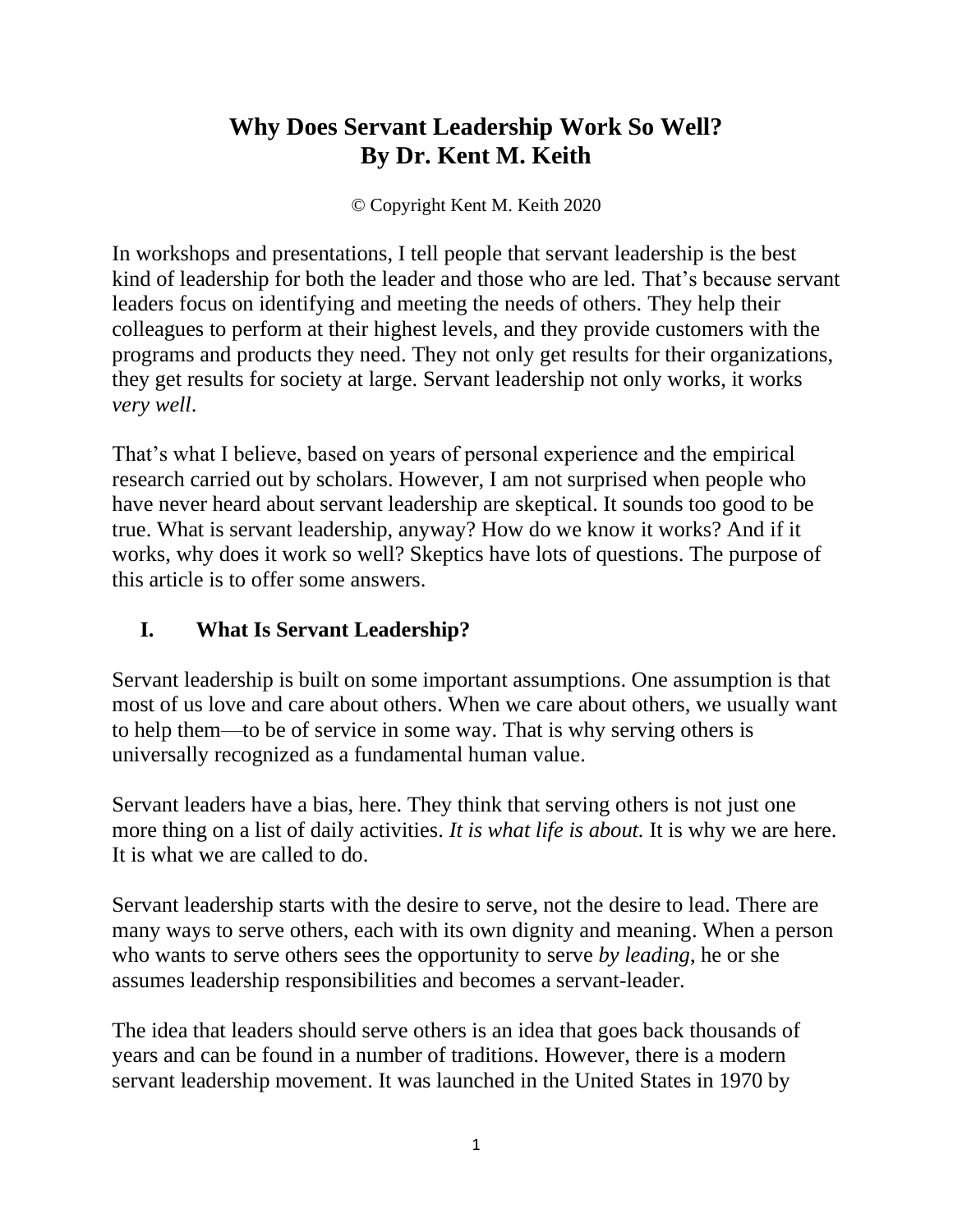Robert K. Greenleaf, who coined the words "servant-leader" and "servant leadership."

Greenleaf worked for AT& T from1926 to 1964. During that time, AT&T had more than a million employees and was one of the largest corporations in the world. Greenleaf started by digging holes for telephone poles, and then became involved in teaching, training, and personnel assessment. Eventually, he became AT&T's Director of Management Research. It was his job to train and educate the senior leaders of this huge corporation. What he concluded after thirty-eight years of experience was that the most effective leaders were focused on serving others.

In 1970, Greenleaf published his classic essay, *The Servant as Leader*.<sup>1</sup> He revised it and republished it in 1973. The essay has been read by hundreds of thousands of people since then. In 1977 he published a collection of essays and speeches in a book titled *Servant Leadership: A Journey into the Nature of Legitimate Power and Greatness*. <sup>2</sup> That book ranks high today on the Amazon.com list of mostpurchased books on leadership.

This is how Greenleaf defined the servant leader:

The servant-leader *is* servant first… It begins with the natural feeling that one wants to serve, to serve *first*. Then conscious choice brings one to aspire to lead. That person is sharply different from one who is *leader* first, perhaps because of the need to assuage an unusual power drive or to acquire material possessions…"

The difference manifests itself in the care taken by the servant-first to make sure that other people's highest priority needs are being served. The best test, and difficult to administer, is: Do those served grow as persons? Do they, *while being served*, become healthier, wiser, freer, more autonomous, more likely themselves to become servants?"<sup>3</sup>

Greenleaf focused on growing people, because it is a triple win. When people grow, they benefit personally and professionally. Their capacity grows, so the capacity of the organization grows. When the capacity of the organization grows, it can do things better, or do things it was never able to do before. Individuals benefit, the organization benefits, and those served benefit.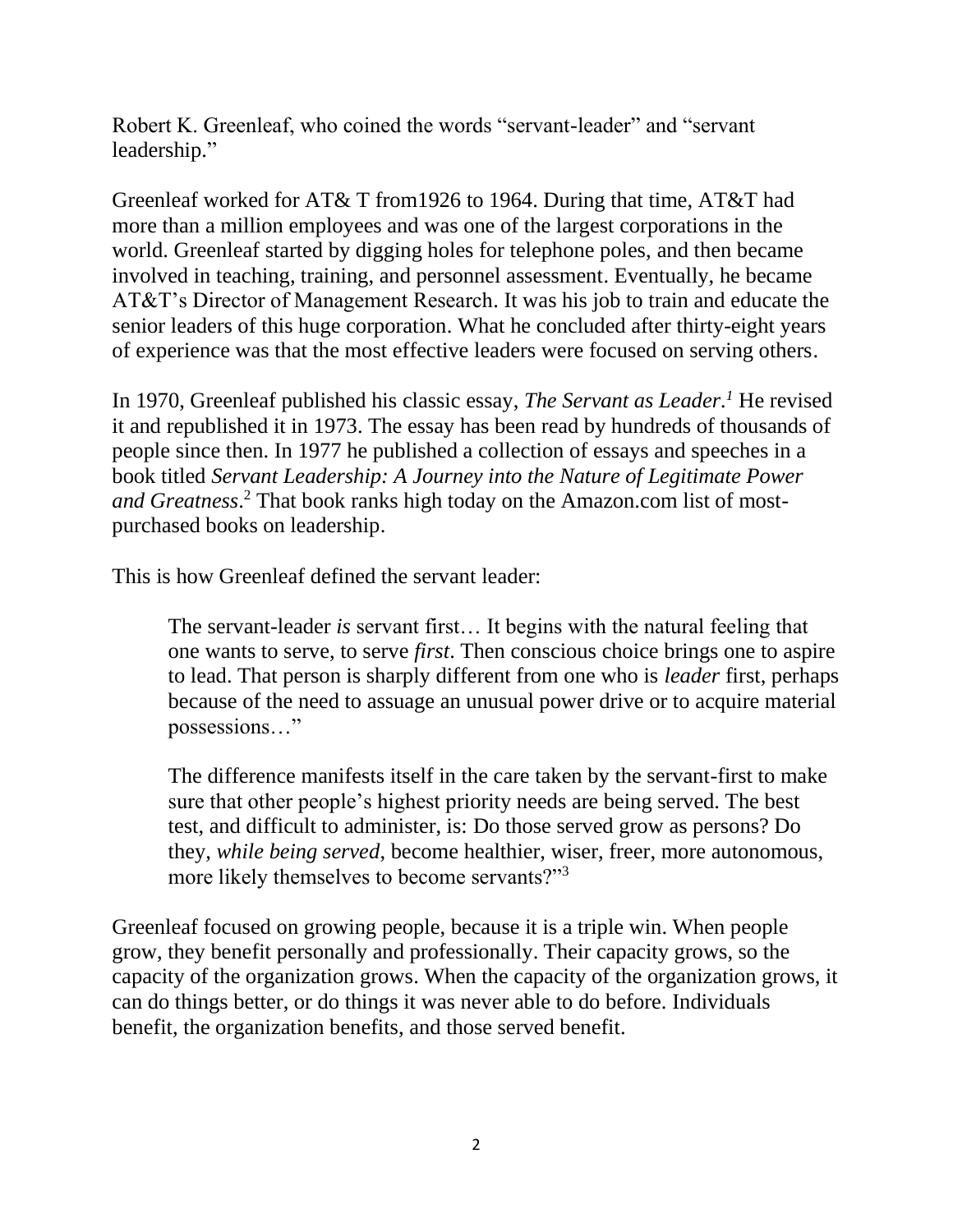Finally, Greenleaf was concerned about the impact that a leader's decisions have on the least privileged. He asked: *"And*, what is the effect on the least privileged in society? Will they benefit or at least not be further deprived?"

The most important characteristic of a servant leader is the desire to serve*.* Other characteristics highlighted by Greenleaf in his classic essay are listening and understanding; acceptance and empathy; foresight; awareness; persuasion; conceptualization; self-healing; and rebuilding community.

There are many theories or ideas about leadership. What is unique about servant leadership? Scholars have identified four elements:

- (1) The moral component. Servant leaders treat people right, and create an environment in which people can raise moral issues and engage in moral dialogue. Some leadership theories have no moral component—they are just about the skills of leadership that can be used for good or ill. By contrast, the moral component is embedded in servant leadership.
- (2) The focus on serving followers for their own good as well as the good of the organization. Some leadership theories allow leaders to exploit followers for the good of the organization. Servant leaders don't do that. They encourage the growth of their colleagues so that they can reach their fullest potential in serving the organization.
- (3) Concern with the success of all stakeholders, broadly defined. Servant leaders care about employees, customers, business partners, shareholders or members, communities, and society as a whole—including those who are the least privileged. This is the only ethical position a leader can take. Leaders should care about the impact that their organization has on *all* the people their organization touches.
- (4) Self-reflection, as a counter to the leader's hubris. Servant leaders know that the focus is not on them, it is on identifying and meeting the needs of others. As a result, servant leaders tend to be more humble.

The ultimate goal, for Greenleaf, is to make the world a better place. Servantleaders help their organizations to become servant-institutions. Those servantinstitutions truly serve their employees, customers, business partners, communities,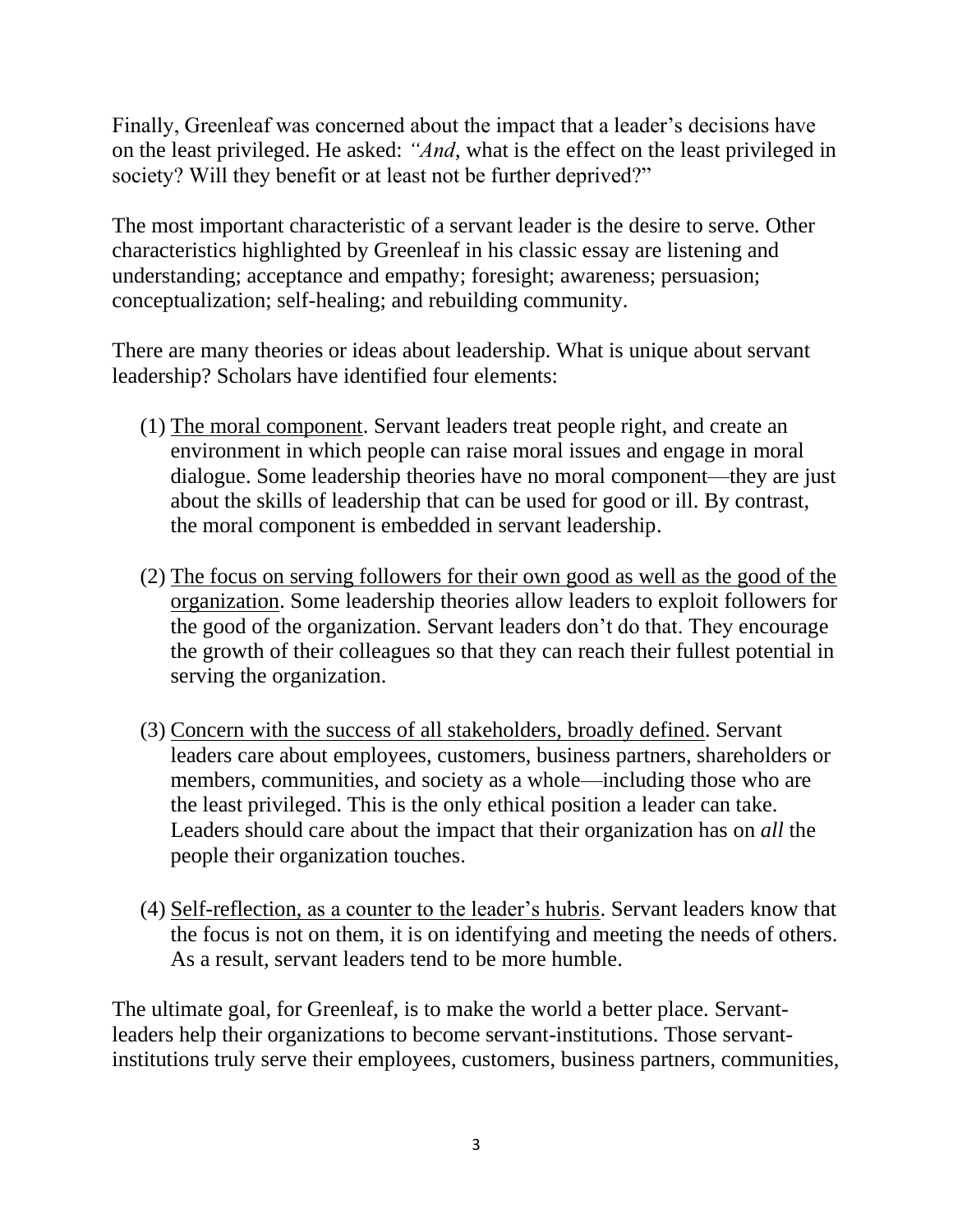and society as a whole. As a result, the quality of our lives improves, and the world becomes a better place for everyone.

Servant leadership is not soft. Servant leaders can make hard decisions whenever necessary in order to serve others. Also, servant-leaders can exercise power. However, when they exercise power, they exercise it *with* others, not *over* others, and they exercise it *on behalf of* others, not for their own personal benefit.

Servant leadership is not a single style of leadership. Servant leaders focus on identifying and meeting the needs of others. Since those needs vary, servantleaders use whatever style is needed to address each situation. For example, if the ship is sinking, the captain can serve others best by issuing commands and ordering people into the lifeboats. However, if the servant-leader is working with volunteers, listening and advising in a consultative role can be the best way to serve.

Servant-leaders also adjust their leadership behavior to meet the needs of the people they are leading. For example, some people need more direction; some need more encouragement; some need more coaching; some need more freedom. Servant leaders connect with people "where they are at" and help them to move forward, both personally and professionally.

Servant leaders get results. In fact, they get two kinds of results. They obtain the resources needed to continue and if possible expand the work of the organization. Obtaining resources is an organizational *need.* But they also serve their colleagues and customers and make the world a better place. That is the organization's *purpose.*

## II. **How Do We Know that Servant Leadership Works?**

For centuries, servant leaders have provided anecdotal evidence of the effectiveness of servant leadership. About twelve years ago, leadership scholars began to conduct empirically rigorous studies of servant leadership in the workplace. The results have been very positive.

For example, research has shown that servant leaders facilitate effective teamwork. Servant leadership may enhance both job performance and commitment to the organization. Servant-leaders may inspire followers to serve the community in which the organization is embedded. Research has revealed that employees of servant-leaders are more helping and creative than those working with leaders who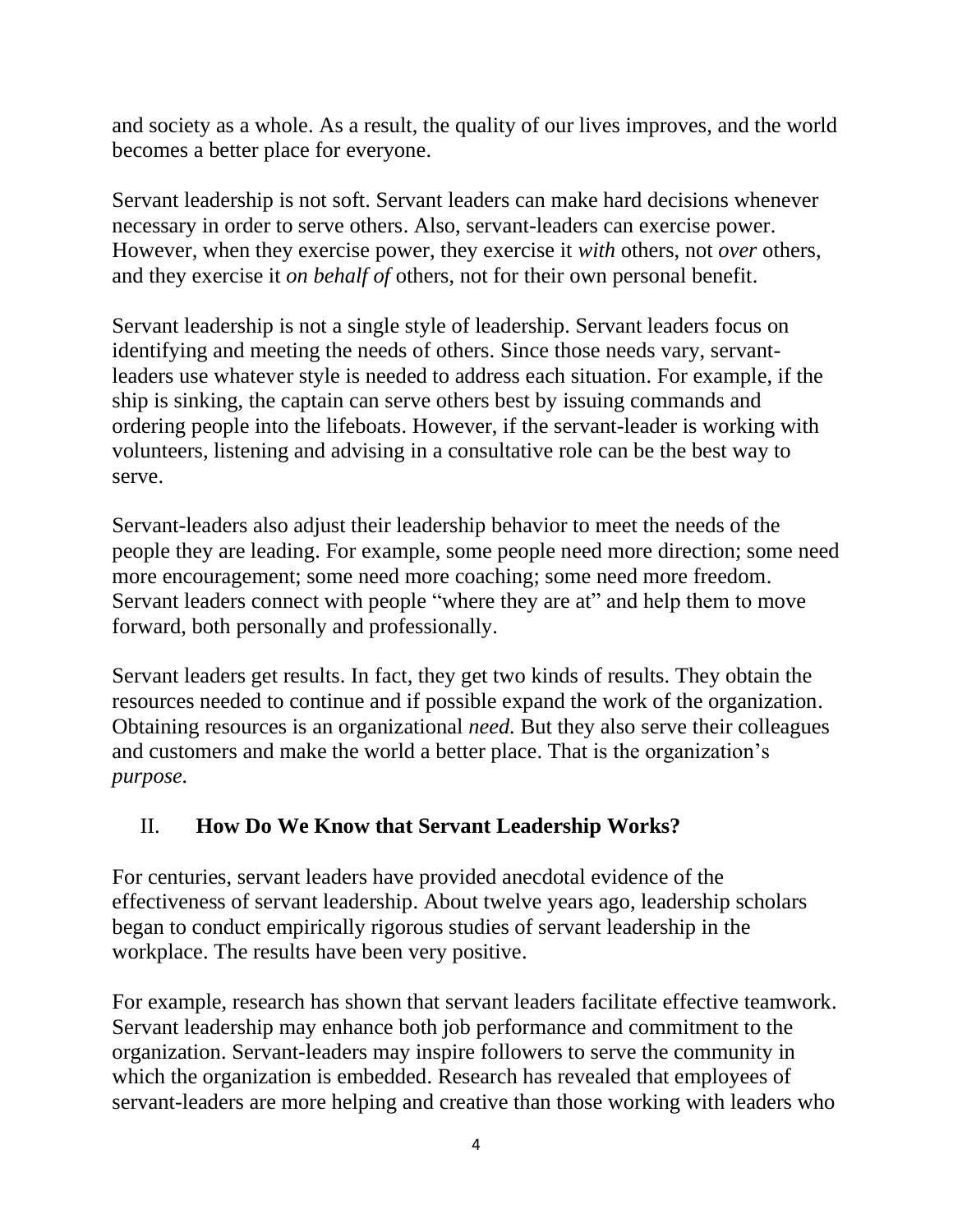scored lower on servant leadership. Servant leadership has been shown to be positively related to employee job satisfaction. 4

Suzanne J. Peterson and her colleagues studied 126 chief executive officers in technology organizations in Silicon Valley. They interviewed the CEOs in order to classify them as founders, narcissists, or servant leaders. They found a positive relationship between servant leadership and firm performance. They concluded: "…CEOs may potentially improve their firms' performance through more inclusive forms of leadership, such as servant leadership, that take into account a broader number of stakeholders and that are more other-focused."<sup>5</sup>

Servant leadership principles are being implemented in the public, private, academic, military, and non-profit sectors. Every organization has its own culture and applies servant leadership principles in its own way. For-profit companies that have implemented servant leadership principles have been financially successful. Many have also been on the *Fortune* magazine list of "The 100 Best Companies to Work for in America." Those companies include Starbucks, Southwest Airlines, TDIndustries, The Container Store, Aflac, and Synovus Financial. While surprising to some people, there are military leaders who promote servant leadership. They focus on taking care of their troops.

## III. **Why Does Servant Leadership Work** *So Well***?**

Empirical research and anecdotal evidence make it clear that servant leadership works. But why does it work *so well*?

The short answer is that servant leaders identify and meet the needs of others. They identify and meet the needs of their colleagues so they can perform at their highest levels. They identify and meet the needs of their customers so that they will be truly served. Colleagues perform well, and customers get what they need.

The longer answer is that servant leadership works so well because servant leaders live the service model of leadership, not the power model; they rely on Theory Y assumptions instead of Theory X assumptions; they get beyond extrinsic motivation to emphasize intrinsic motivation; they promote meaning at work; and they utilize a series of effective key practices. All of these things contribute to the success of servant leaders. Let's look at each of these ideas in turn.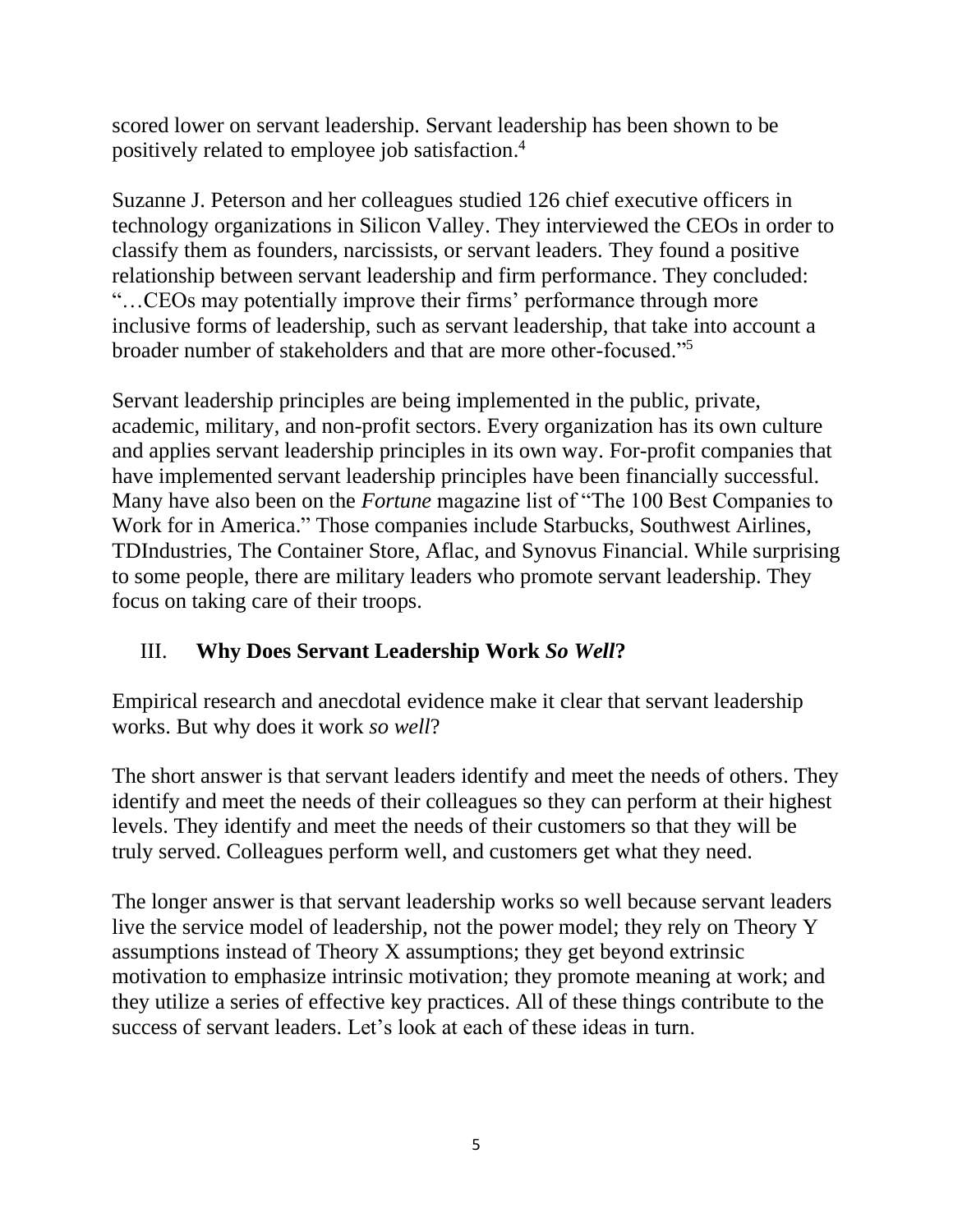### *The Service Model of Leadership*

I see two major models or ideas about leadership in the world. I call them the power model of leadership and the service model of leadership. They are very different. The power model of leadership is about acquiring and wielding personal power. It is about using people. The service model of leadership is about making a difference in the lives of others. It is about serving people.

Servant leaders live the service model. The service model arises out of love for others and the leader's desire to serve them. It assumes that the leader doesn't know it all; the leader consults with others, and works with teams. The focus is not on the leader, the focus is on identifying and meeting the needs of others. Power is only a tool; it is a means and not an end.

The service model is good for the leader because the leader is not isolated, but is "first among equals" on a team. Leadership is shared, reducing the hazards and burdens of the individual leader. The leader finds meaning in helping individuals and organizations to grow.

The service model is good for the organization because individuals grow in their capacity to serve and perform at their highest levels. Research shows that teams led by servant leaders are more effective. Servant leaders create environments in which there is more commitment, creativity, and voluntary "pitching in" to get the work done. There is greater job satisfaction.

The service model is good for society because servant-led institutions identify and address real needs. Servant-led institutions respect all stakeholders, and strive to make a difference in the lives of those they serve. Servant-led institutions promote a more just, caring, productive, sustainable society.

So this is the first reason that servant leadership works so well. Servant leaders live the service model of leadership, which results in higher performance for individuals and greater good for society at large.

#### *Theory X and Theory Y*

Another reason servant leadership works so well is that servant leaders hold Theory Y assumptions about people in the workplace. These assumptions draw out the best in their colleagues.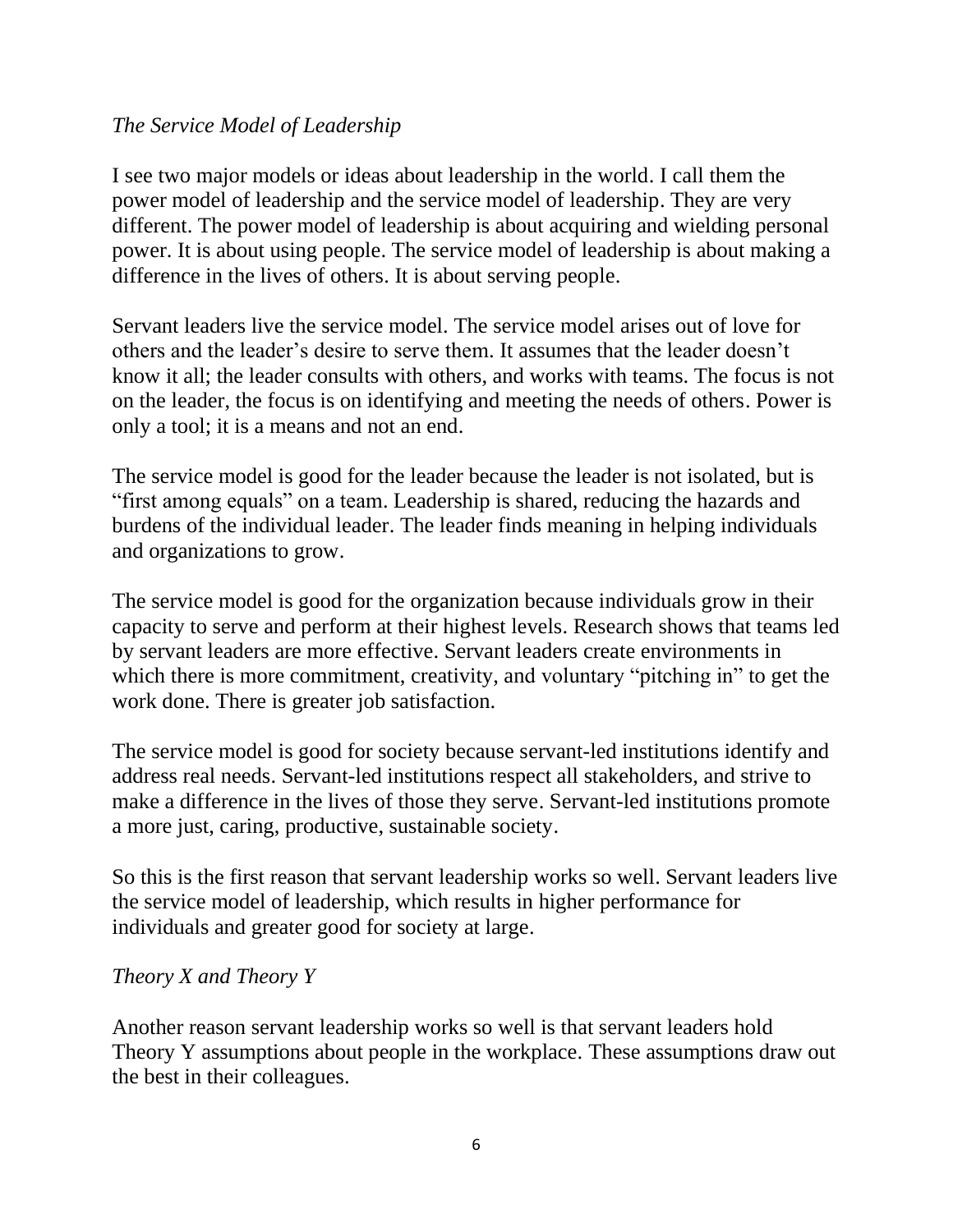Douglas McGregor was a Professor of Management at MIT. In 1960 he published his classic book, *The Human Side of Enterprise.* <sup>6</sup> He noted that our assumptions about people affect how we try to lead them. He coined "Theory X" and "Theory Y" to describe two sets of assumptions about people in the workplace.

Theory X assumptions are that most people dislike work and will avoid it if they can. Because they don't like work, most people must be coerced, controlled, or threatened with punishment to get them to work toward the achievement of organizational objectives. Most people want to be directed, and want to avoid responsibility. They have little ambition. They just want to be secure.

Theory Y assumptions are very different. Theory Y assumes that work is as natural as play or rest. The threat of punishment is not the only way to get people to work. People will exercise self-direction and self-control in working toward organizational objectives when they are committed to them. Commitment to objectives is a function of the rewards associated with their achievement, and those rewards can be intangible. Most people learn not only to accept but to seek responsibility. A lot of people have the capacity to exercise a relatively high degree of imagination, ingenuity, and creativity in solving organizational problems.

McGregor said that unfortunately, under the conditions of modern industrial life, the intellectual potential of most people is only partially utilized. That's because Theory X managers hold people back. Theory X managers think employees are lazy, indifferent, unwilling to take responsibility, uncreative, and uncooperative. As a result, managers don't let employees contribute their best work, and then they blame employees for not contributing their best work. They say that poor performance is the employees' fault.

Theory Y managers see things differently. They think that employees have a lot of potential. If employees are not contributing their best work, it is management's fault. Managers need to help employees contribute and realize their full potential. That's management's job.

Servant leadership works so well because servant leaders have Theory Y assumptions about people at work. They respect their colleagues, believe in their potential, and help them to contribute their best work.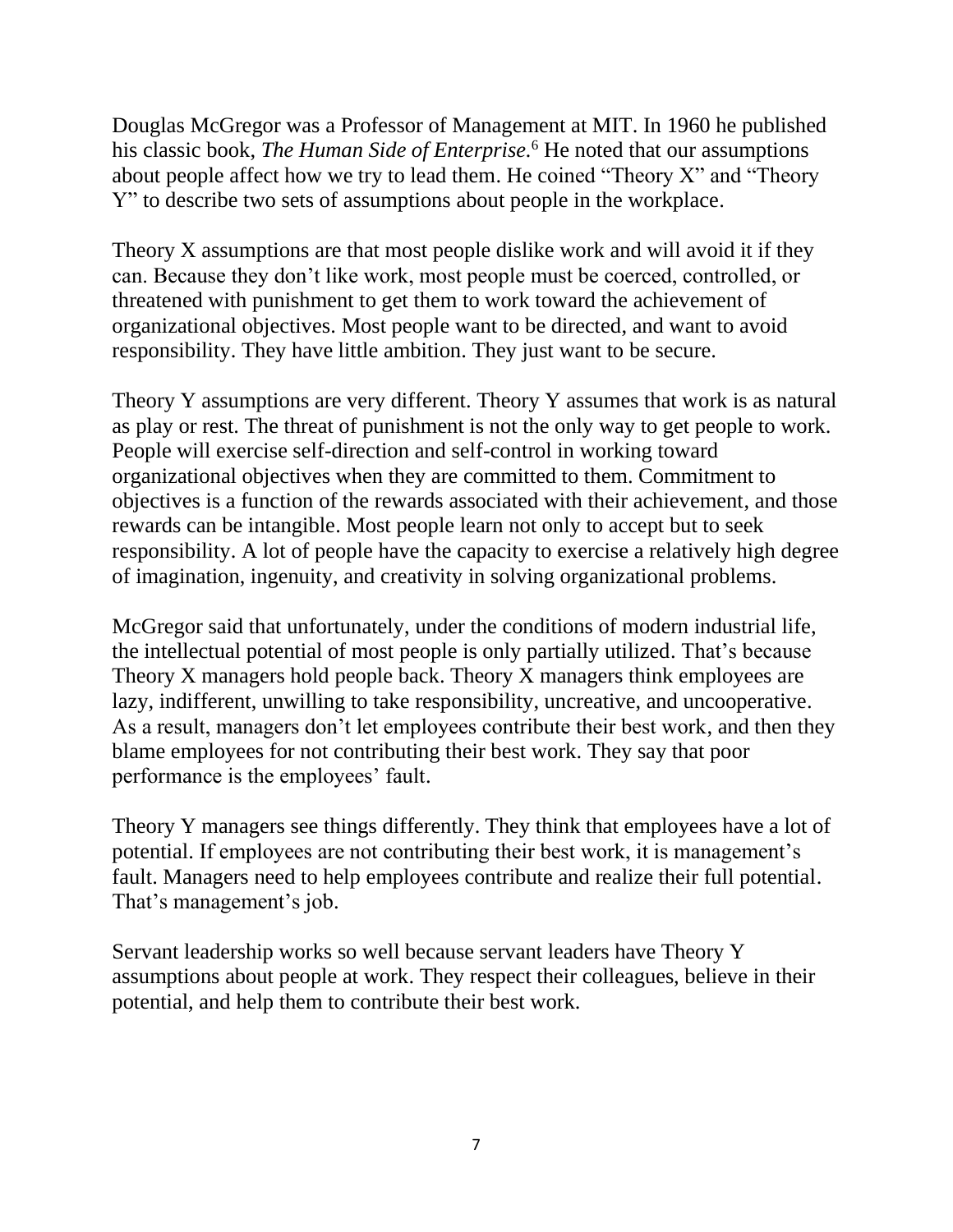### *Meaning, Motivation, and Productivity*

Another reason that servant leadership works so well is that servant leaders focus on intrinsic motivation. People who are intrinsically motivated perform better than those who are extrinsically motivated.

Extrinsic motivation is about what you *have* to do, not what you *want* to do. The task needs to be done, but it is not fun, interesting, fulfilling, or meaningful. Managers therefore offer incentives or threats of punishment to get the task done. They tell people that if you do *this*, you will get *that.* And *that* is a reward not related to the work itself.

Intrinsic motivation is the opposite. It is about what you *want* to do, not what you *have* to do. People are intrinsically motivated when they do something because it *is*  fun, interesting, fulfilling, or meaningful. When you are intrinsically motivated, the work itself is your reward.

One of the most-read articles in the history of the *Harvard Business Review* was an article by Frederick Herzberg published in 1968 titled: "One More Time: How Do You Motivate Employees?"<sup>7</sup> Herzberg argued that some factors are "hygiene factors" and others are "intrinsic motivators."

Hygiene factors are company policy and administration, supervision, relationship with the supervisor, work conditions, salary, relationships with peers, personal life, relationships with subordinates, status, and security. These factors are the primary cause of extreme *dissatisfaction* on the job. Employers need to get these factors right so that employees will not be *dissatisfied*.

However, more and better hygiene factors will not produce extreme satisfaction only intrinsic motivators will do that. Those intrinsic motivators include achievement, recognition, the work itself, responsibility, advancement, and growth. The hygiene factors and intrinsic motivators are *not* the opposite of each other; they represent different needs.

In his research, Dr. Kenneth W. Thomas identified four intrinsic rewards at work: a sense of choice, a sense of competence, a sense of accomplishment, and a sense of meaning. He said that "a sense of *meaningfulness* is the opportunity you feel to pursue a worthy task purpose… that you are on a valuable mission, that your purpose matters in the larger scheme of things."<sup>8</sup> People who find meaning in their work are intrinsically motivated.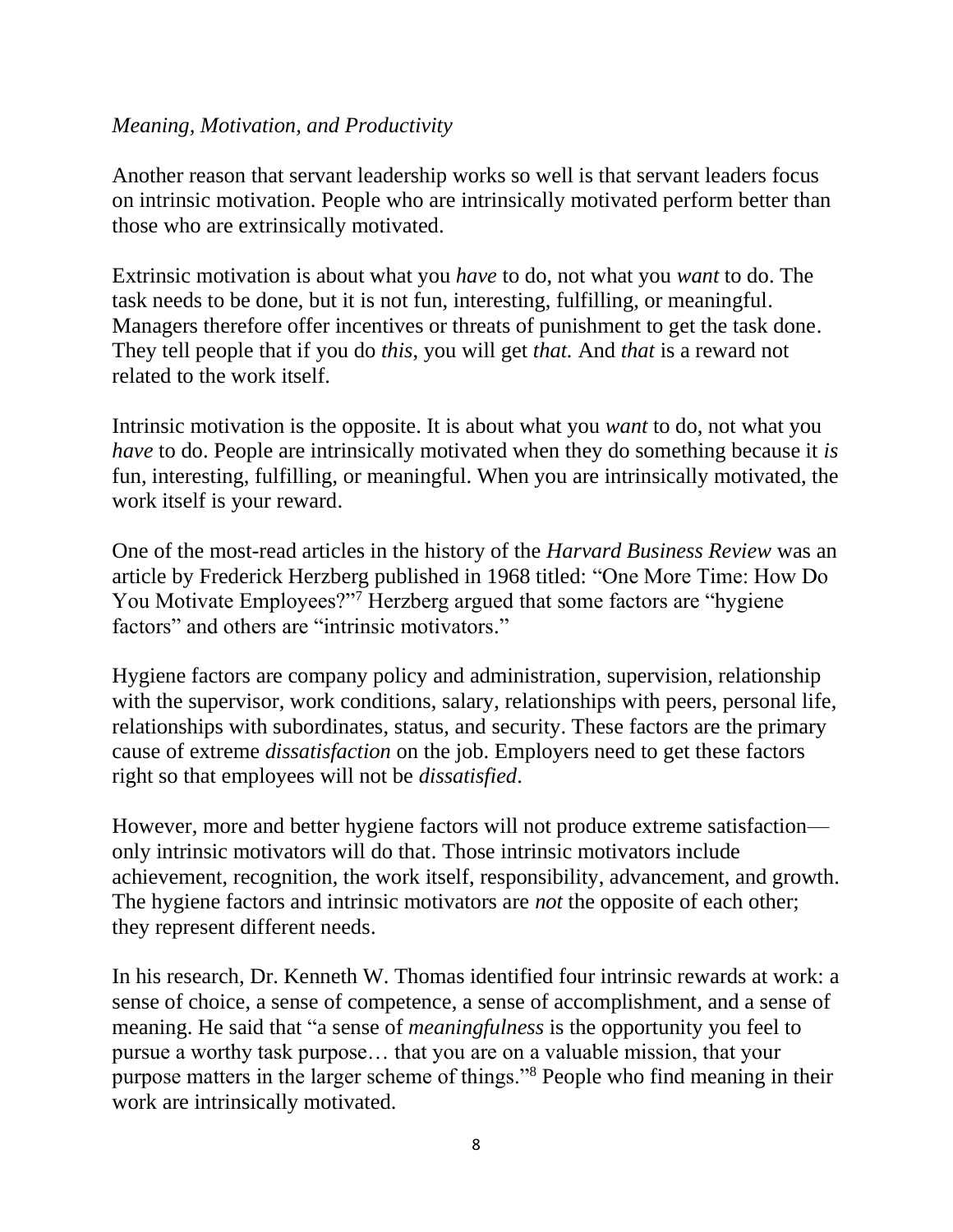Common sense tells us that if you find meaning in your work and you are intrinsically motivated, you will be able to do more, and do it better, for longer. Dr. Adam Grant, a professor at the Wharton School, explored this issue in his research. He separated prosocial motivation and intrinsic motivation to study their effects (if any) on each other. He defined prosocial motivation as the desire to benefit or help others— to serve a greater purpose. He said that intrinsic motivation comes from interest in the work or the enjoyment of doing the work.

Dr. Grant studied 140 workers at a telephone call center and 58 employees at a fire department. He focused on the issues of persistence, performance, and productivity. He concluded that "employees display higher levels of persistence, performance, and productivity when they experience prosocial and intrinsic motivations in tandem."<sup>9</sup> His conclusion supports Greenleaf's definition of servant leadership. Greenleaf said that servant leadership starts with the desire to serve, to benefit others (prosocial motivation), and he emphasized growth and meaning (intrinsic motivation). Grant's research supports the idea that servant leadership results in higher levels of persistence, performance, and productivity.

### *Meaning at Work*

Another reason that servant leadership works so well is that servant leaders enhance meaning at work. Meaningful work was central to Greenleaf's business ethic. He said: "the work exists for the person as much as the person exists for the work. Put another way, the business exists as much to provide meaningful work to the person as it exists to provide a product or service to the customer."<sup>10</sup>

Fortunately, there is a lot of meaning to be found at work. When we go to work each day, we help people to get what they need– food, clothing, shelter, education, work space, equipment, information, recreation, healthcare, spiritual growth, and so on. When we help people get what they need, we make a difference in their lives— we improve the quality of their lives and may even save their lives. That should give us a lot of meaning at work.

How important is meaning at work? Catherine Bailey and Adrian Madden interviewed 135 people who work in a variety of occupations in the United Kingdom and published their results in an article in the *MIT Sloan Management Review* titled "What Makes Work Meaningful—Or Meaningless." They said: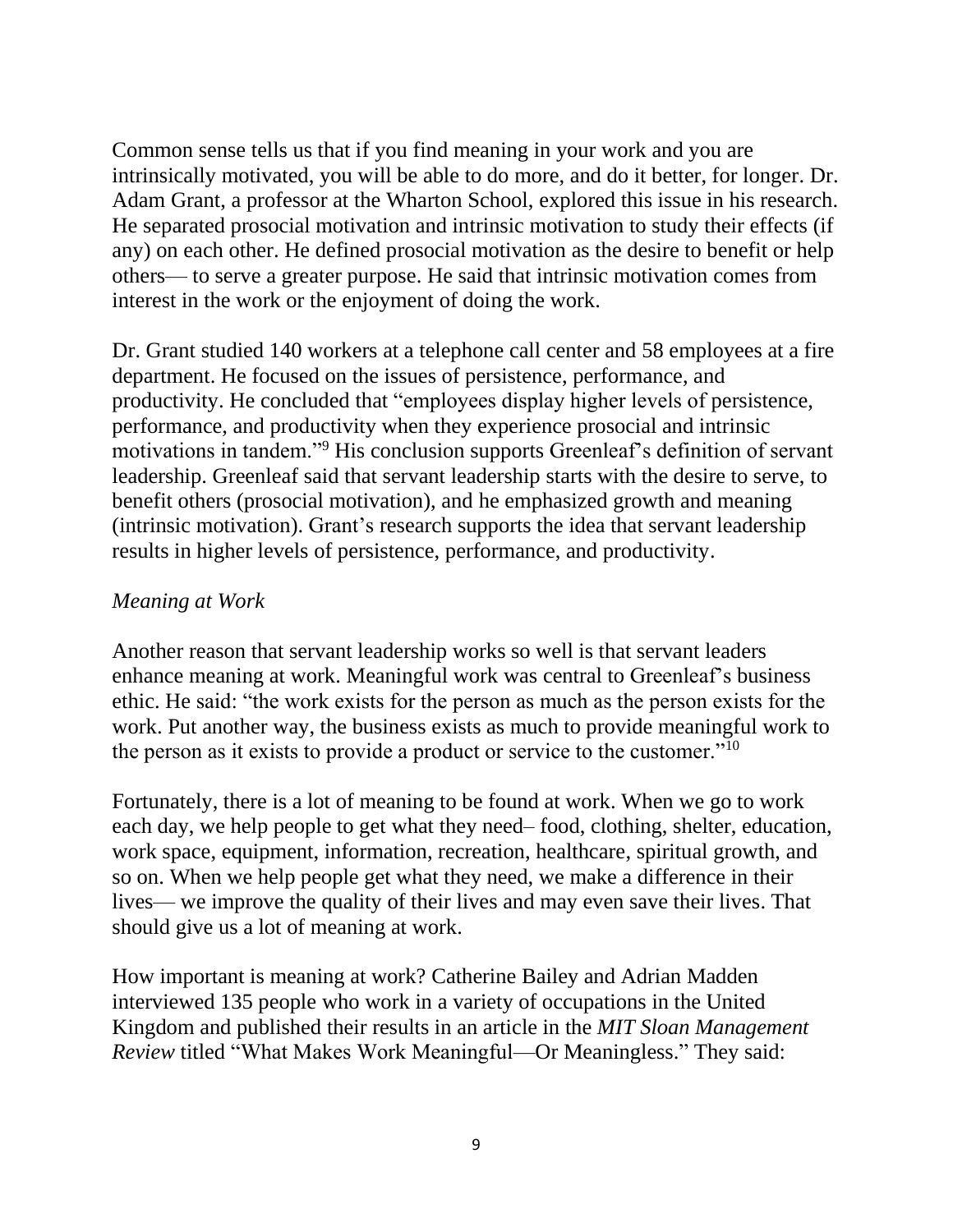Researchers have shown meaningfulness to be more important to employees than any other aspect of work, including pay and rewards, opportunities for promotion, or working conditions… Meaningful work can be highly motivational, leading to improved performance, commitment, and satisfaction."<sup>11</sup>

Because meaning is so important, servant leaders do whatever they can to create an environment in which meaning is enhanced for their colleagues. Servant-leaders find meaning in the work of others and share that meaning with them. Servantleaders seek to redesign work to make it more meaningful.

That meaning often comes from connecting work with the personal lives and values of the workers. Bailey and Madden said:

In experiencing work as meaningful, we cease to be workers or employees and relate as human beings, reaching out in a bond of common humanity to others… For organizations seeking to manage meaningfulness, the ethical and moral responsibility is great, since they are bridging the gap between work and personal life.<sup>12</sup>

One leader who focused on purpose and meaning as a way of lifting her colleagues and her company was Cheryl Bachelder, the CEO of Popeyes Louisiana Kitchen from 2007 to 2017. The restaurant chain had \$2.4 billion in sales and over 2,187 restaurants in 27 countries. Sales and profits had been declining for years. But six years after Bachelder assumed leadership, sales had climbed 25%, market share had grown from 14 to 21%, profitability was up by 40%, and the stock price was up 450%.

In her book, *Dare to Serve*, Bachelder said that one important step she took was to invite the company's leaders to develop a personal purpose that gave meaning to their work. She said that it was the leader's responsibility to bring purpose and meaning to the work of the organization. Popeyes conducted workshops that took team members through several exercises regarding their life experiences, values, strengths, and action plans. She said: "At Popeyes, leaders who have an action plan for their personal purpose are having more impact on the business. Personal purpose leads to sustained superior performance."<sup>13</sup>

Servant leadership works so well because servant leaders enhance meaning at work. They understand that when people find meaning, they are intrinsically motivated, perform at higher levels, and find greater satisfaction in their work.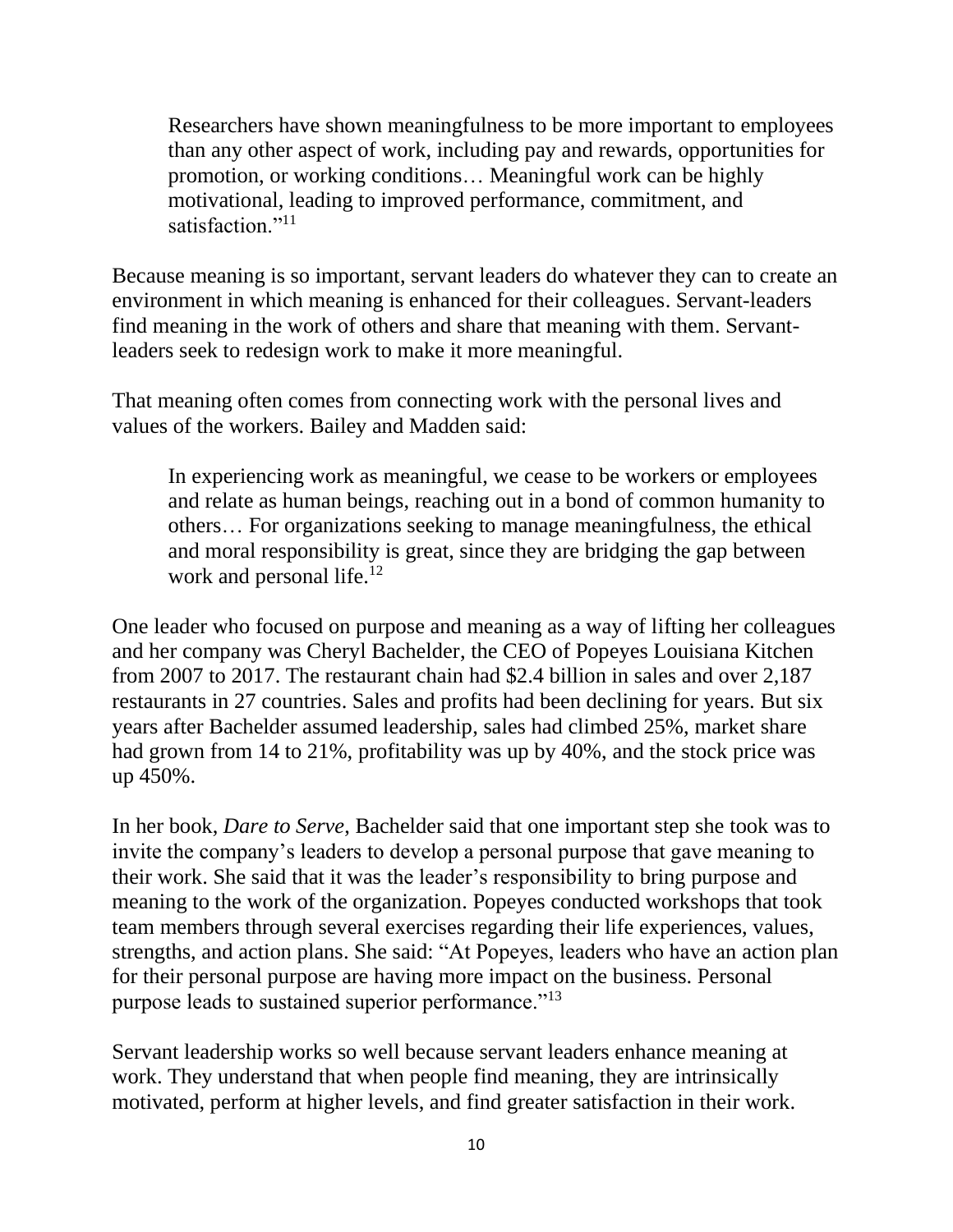## *Key Practices*

Finally, servant leadership works so well because of specific leadership practices. Those practices include self-awareness, listening, changing the pyramid, developing your colleagues, coaching not controlling, unleashing the energy and intelligence of others, and foresight.<sup>14</sup>

Listening is a good example. Robert Greenleaf believed that listening is the premier skill of a servant-leader. Greenleaf said that "only a true natural servant automatically responds to any problem by listening *first*."<sup>15</sup> Servant-leaders don't begin with their own knowledge, programs, products, or facilities. They begin by asking: What are your wants? What are your needs? What are your hopes? What are your dreams? How can I help?

Listening is how servant-leaders identify the needs of colleagues and customers so that they can address their needs. It's how they link up and are able to solve problems and seize opportunities. Their listening activities can include observation, face-to-face conversations, interviews with colleagues and customers, surveys and suggestion boxes, discussion groups and focus groups, market research, and community needs assessments.

Ella Heeks was good at listening. When she graduated from Oxford University, she was invited to become the manager of an organic vegetable box delivery service in England. The company was struggling. Heeks had no business experience and had not studied business in school. However, she was able to increase revenues by forty times, and after seven years of her leadership, her company was recognized by the *Financial Times* as one of the 15 best places to work in the United Kingdom.

How did she do it? She listened. For example, she listened to the company drivers. She told the drivers that the company needed more customers, and they said okay, but first, why don't we try to sell more to the customers we already have? She agreed, and the company grew. Later, when they were ready to add new customers, the drivers told her that they drove through a lot of neighborhoods and would recommend the ones they thought were most promising. She listened, and the company grew.

When the company grew to the point that it had thirty drivers, Heeks thought maybe it would be good for the drivers to have a foreman to make sure that their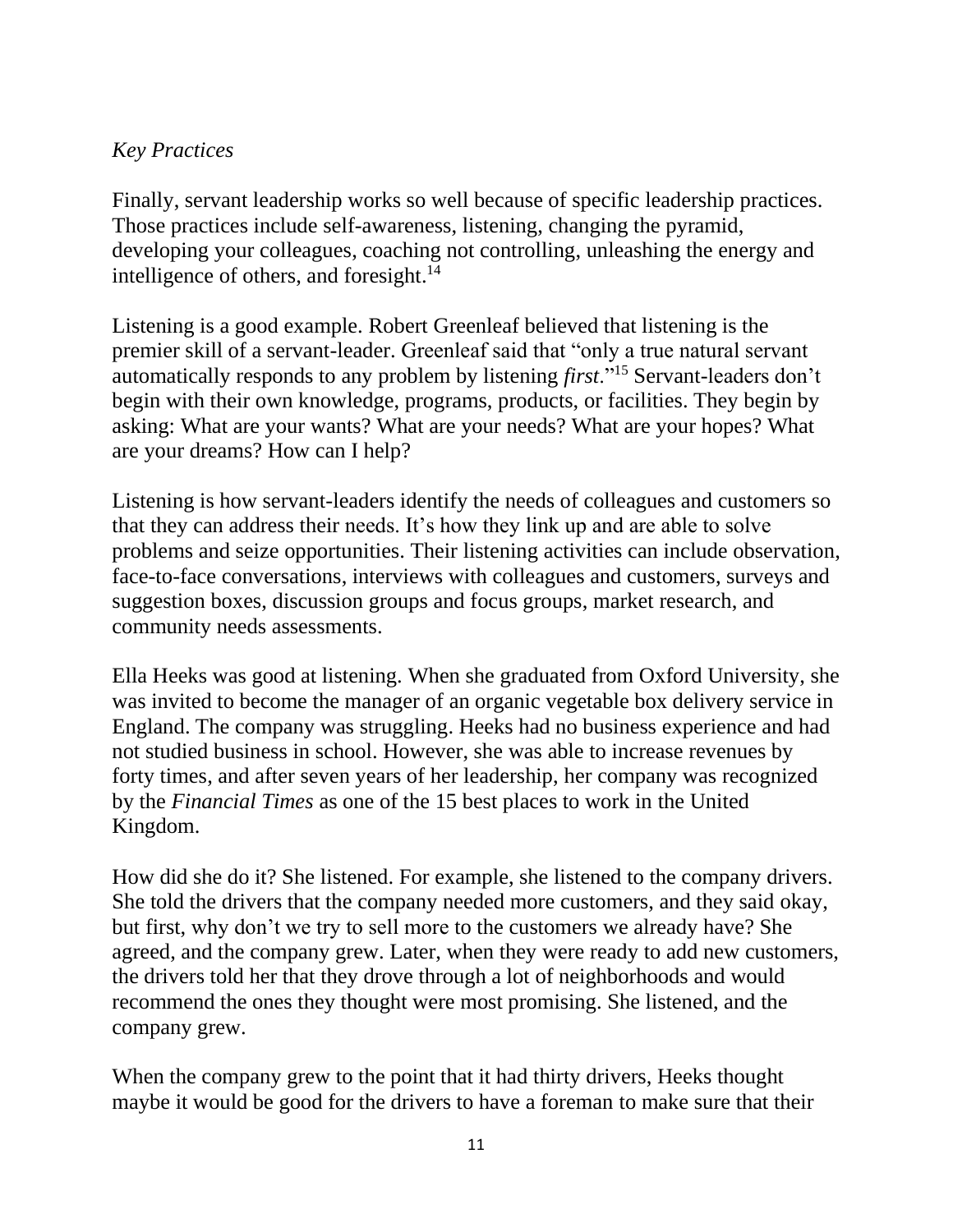needs were being met. She had somebody in mind, but decided to ask the drivers who they thought would be good in that role. In an anonymous vote, 29 of the 30 drivers voted for the same person. It was not the person Heeks had in mind. What she learned was that it was the person who spent time with new drivers to teach them the tricks of the trade. It was the person who took over the routes of other drivers when they were sick, or when they needed time off to see their children perform in a school play. In short, it was the person who was a servant leader. She appointed him, and the company continued to grow.

Juana Bordas explored the leadership ideas of Latinos, African Americans, and Native Americans in her book, *Salsa, Soul, and Spirit*. She interviewed John Ecohawk, a member of the Pawnee Nation, who said: "Listening is what I do first… to reflect on what people are saying… to discern the meaning behind their words. Then I can see the common ground and unifying themes and bring people together."<sup>16</sup>

Howard Behar was one of the three people who built Starbucks from about 28 stores to about 15,000 stores. As the company grew, he served as President of Starbucks North America and Starbucks International. During those years, he had two words framed on his wall: COMPASSIONATE EMPTINESS. That is how he tried to listen. The word "compassionate" reminded him how important it was to care about the speaker and what was being said, and the word "emptiness" to remind him to temporarily empty himself of his own thoughts and opinions so that he was fully listening.

### **Conclusion**

We know from anecdotal evidence and empirical research that servant leadership not only works, it works *very well*. That's because servant leaders identify and meet the needs of others. They live the service model of leadership, not the power model. They hold Theory Y assumptions about people, not Theory X assumptions, and they go beyond extrinsic motivation to emphasize intrinsic motivation. They focus on meaning at work, and are meaning makers for others. They implement effective key practices like listening.

It is important that servant leadership works very well, because servant leadership works for *everyone*. It benefits not just individuals and organizations but society as a whole. Servant leaders make the world a better place for *all* of us.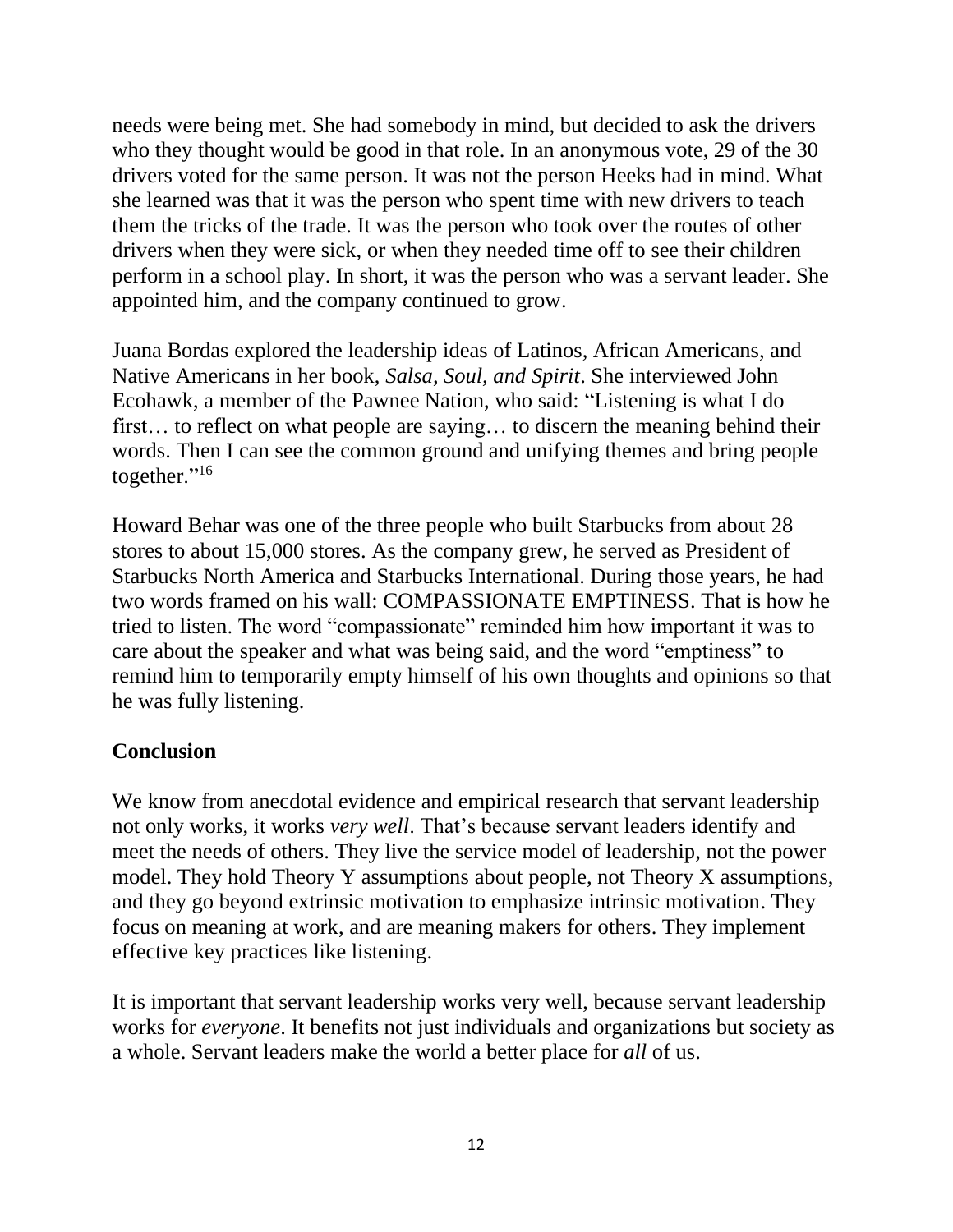**Notes** 

<sup>1</sup> Robert K. Greenleaf, *The Servant as Leader* (Atlanta, Georgia: The Greenleaf Center for Servant Leadership, 1970/2008). See also, Kent M. Keith, ed., *The Contemporary Servant as Leader* (Atlanta, Georgia: The Greenleaf Center for Servant Leadership, 2016). *The Contemporary Servant as Leader* is a lightly edited version of Greenleaf's original essay that is designed to be easier to read. It also includes comments on sections of the essay by leaders in the servant leadership movement.

<sup>2</sup> Robert K. Greenleaf, *Servant Leadership: A Journey into the Nature of Legitimate Power and Greatness* (New York: Paulist Press, 1977).

3 Ibid., 13-14.

<sup>4</sup> Dr. Bob Liden, professor of management at the University of Illinois at Chicago, is a leading researcher and scholar on servant leadership. You can find his "highlights of scientific research on servant leadership" on the website [www.toservefirst.com.](http://www.toservefirst.com/) An annotated list of servant leadership books, essays, and articles can also be found there.

<sup>5</sup> Suzanne Peterson, Benjamin Galvin, and Donald Lange, "CEO servant leadership: Exploring executive characteristics and firm performance," *Personnel Psychology*, 65, 565-596.

<sup>6</sup> Douglas McGregor, *The Human Side of Enterprise* (New York: McGraw-Hill, 1960/2006).

<sup>7</sup> Frederick Herzberg, "One More Time: How Do You Motivate Employees?" *Harvard Business Review*, September-October 1987.

<sup>8</sup> Kenneth W. Thomas, *Intrinsic Motivation at Work: Building Energy and Commitment* (San Francisco: Berrett-Koehler Publishers, Inc., 2000).

<sup>9</sup> Adam Grant, "Does Intrinsic Motivation Fuel the Prosocial Fire? Motivational Synergy in Predicting Persistence, Performance, and Productivity," *Journal of Applied Psychology* 93, No.1 (2008), 48-58.

<sup>10</sup> Greenleaf, *Servant Leadership,*142.